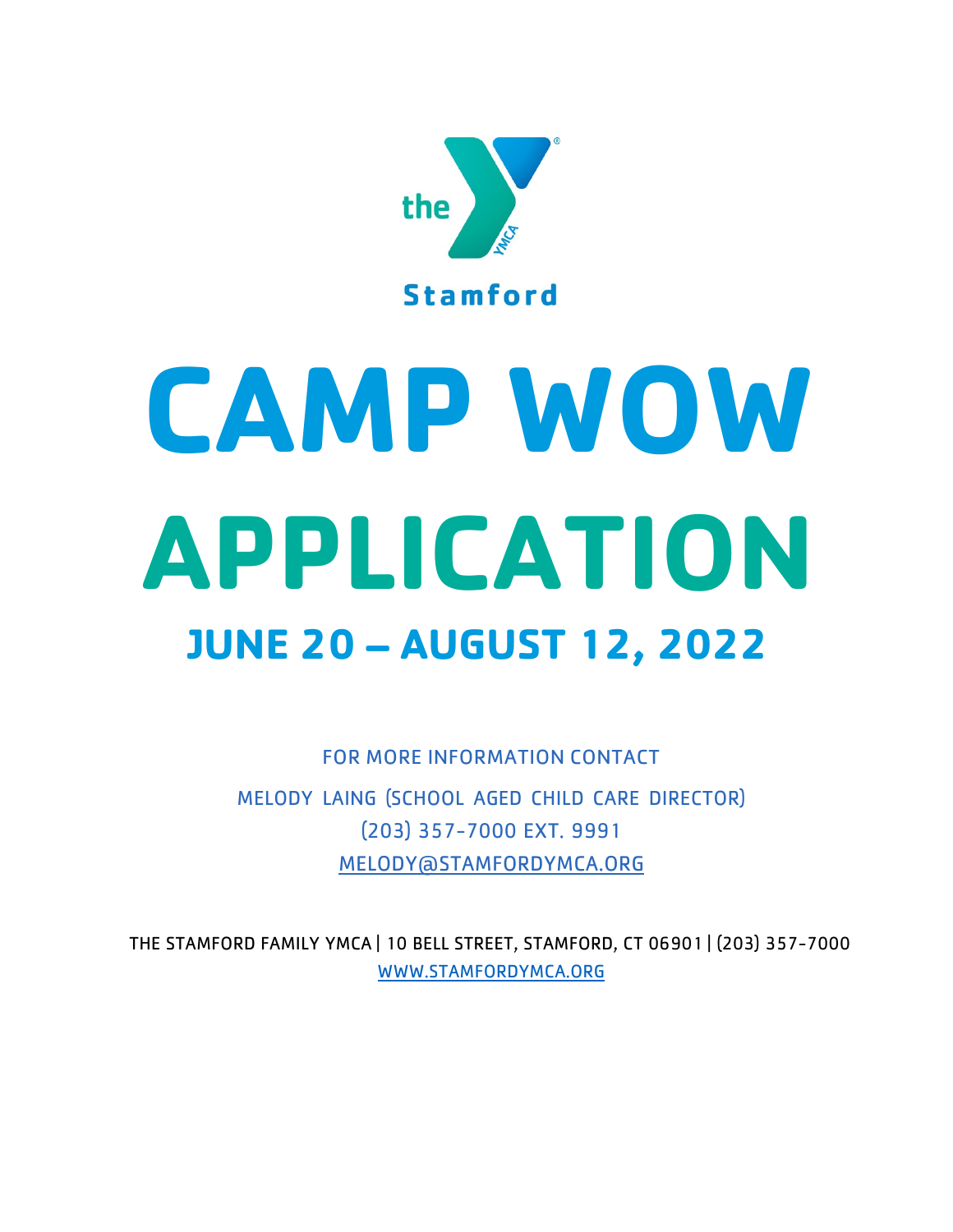## SUMMER CAMP MINI, CAMP WOW & TEEN ADVENTURE PROTOCOLS, POLICIES & PROCEDURES

AS OF JANUARY 18, 2021

We are currently developing our full protocols drawing on resources from the Office of Early Childhood, the American Camp Association, and the CDC. The following details are preliminary and subject to change. More information will be available soon. As we continue to monitor all local, state and federal guidelines, as well as best practices for camps, protocolswill evolve and are subject to change

CAMP DATES/SESSIONS: JUNE 20, 2022 – AUGUST 12, 2022

| $\bullet$ | Session 1        | June $20 -$ July 1   |
|-----------|------------------|----------------------|
| $\bullet$ | <b>Session 2</b> | July $5 -$ July 15   |
| $\bullet$ | <b>Session 3</b> | July 18 - July 29    |
| $\bullet$ | <b>Session 4</b> | August 1 - August 12 |

#### CAMP HOURS: 8 AM – 4 PM

There will be a staggered drop-off and pickup schedule with a designated window for each family. Parents and others dropping off/picking up will need to stay in their vehicle.

AFTER CARE HOURS: 4 PM – 6 PM (Additional Fee)

#### ACCESS TO CAMP:

This summer our facility will be closed to parents during the camp day.

#### OUR PROGRAM:

This summer we will run a traditional Camp program only. There will be no afternoon electives or offsite trips.

#### SPECIALITY CAMPS:

Our Palace theatre classes are canceled for 2021 season. We do have a few special guests who will visit from museums.

#### GROUP SIZE:

Campers will be in small groups (no more than 10) with two counselors. We are designing our spaces to ensure that wherever possible we provide the traditional camp experience in a physically distant environment.

#### ACTIVITIES:

Most camp activities will be indoors with limited outings to Mill River Park Nature Walk, all outdoor activities will consist of only one group at any one activity at a time.

#### HEALTH SCREENING:

Everyone (campers and staff) will be screened for temperature and symptoms before being allowed into camp on a daily basis. Any campers or staff members with a temperature over 100 degrees Fahrenheit will not be permitted to attend camp. Parents and/or caregivers will be required to submit a daily attestation of their child being healthy and symptom-free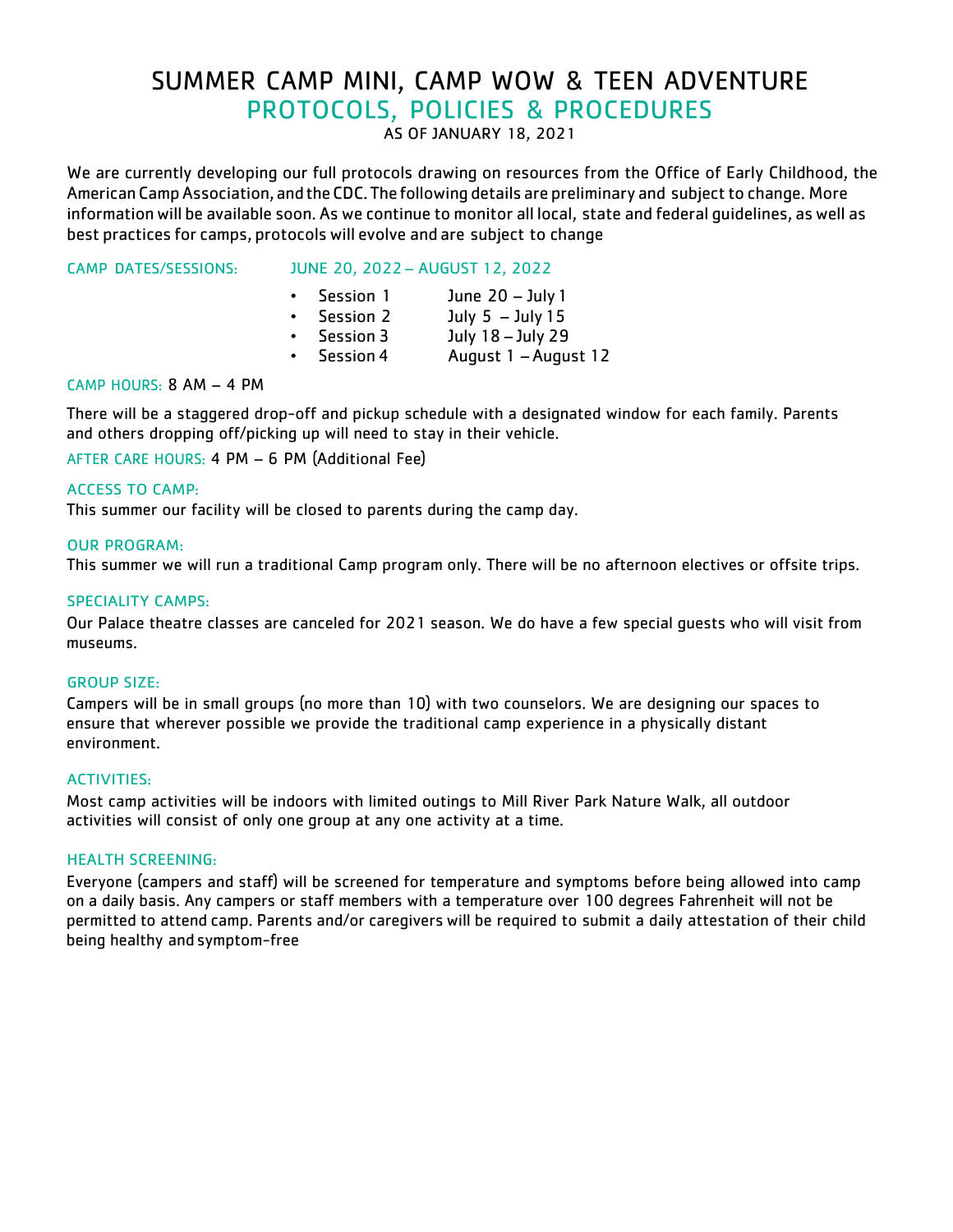#### ILLNESSAT CAMP:

If anyone exhibits common symptoms of COVID-19 after arriving at camp for the day, they will be moved to our designated sick-room (separate and apart from the camp health center) while they await a prompt pick-up from their family. If someone is suspected of or becomes ill with COVID-19, we will immediately report to both state and local health departments. Under the direction of the health officials, we will communicate with camp families and staff immediately.

#### CAMP CLEANLINESS:

The camp will be continuity cleaned and disinfected during the day. The Stamford YMCA maintenance and all staff will be cleaning bathrooms and other areas through camp constantly. Program areas and equipment will be disinfected after each use.

#### HYGIENE:

There will be hand sanitizer throughout the camp. Counselors will assistant campers in cleaning their hands regularly and will wear gloves if physical contact is needed.

#### SWIM:

Swim is the fun is part of the YMCA, but so is safety. Where there are YMCA day campers and pools, there are YMCA lifeguards and counselors. Lifeguards are on the pool deck, and YMCA counselors are in the pools swimming, splashing and playing games with the campers. Campers will swim twice a week, they must bring their own towels and goggles. On swim days we suggest campers wear their bathing suit under clothes to facilitate changing and allow more time in the pool. (The Y will not be providing towel service at this time.)

#### FOOD:

All Counselors and Campers must wash their hand before and after eating. Groups will be spread out in their classroom for lunch and snacks. At this time all campers should bring in their own bagged lunches, until further notice, no drop off will be permitted.

#### OUR STAFF:

All camp and staff (directors, counselors, specialists, directors) will wear masks at all times. Gloves will be used when serving water, helping campers with their lunch, and when assisting in with activities.

#### STAYING FLEIXIBLE:

This is still an evolving situation and we will continue to modify and refine our plans leading up to and possibly during camp. We pledge to proactively communicate with you as changes to our camp program are made.

#### CAMP CALENDARS:

The fun dress-up days and special events will continue! The updated Calendars will be available soon.

#### MORE INFORMATION:

For more information contact Melody Laing, School Aged Child Care Director, melody@stamfordymca.org or (203) 357-7000 ext. 9991

We hope that you will decide to send your child/ children to the Stamford YMCA Summer Camp. Not only does the summer experience help children build self- confidence and independence, children also make new friends, explore and learn new activities. And Although there will be new protocols and restrictions for social distancing to keep our campers and staff healthy and safe, we feel children now, more than ever, need camp.

We look for seeing your child/ children this summer.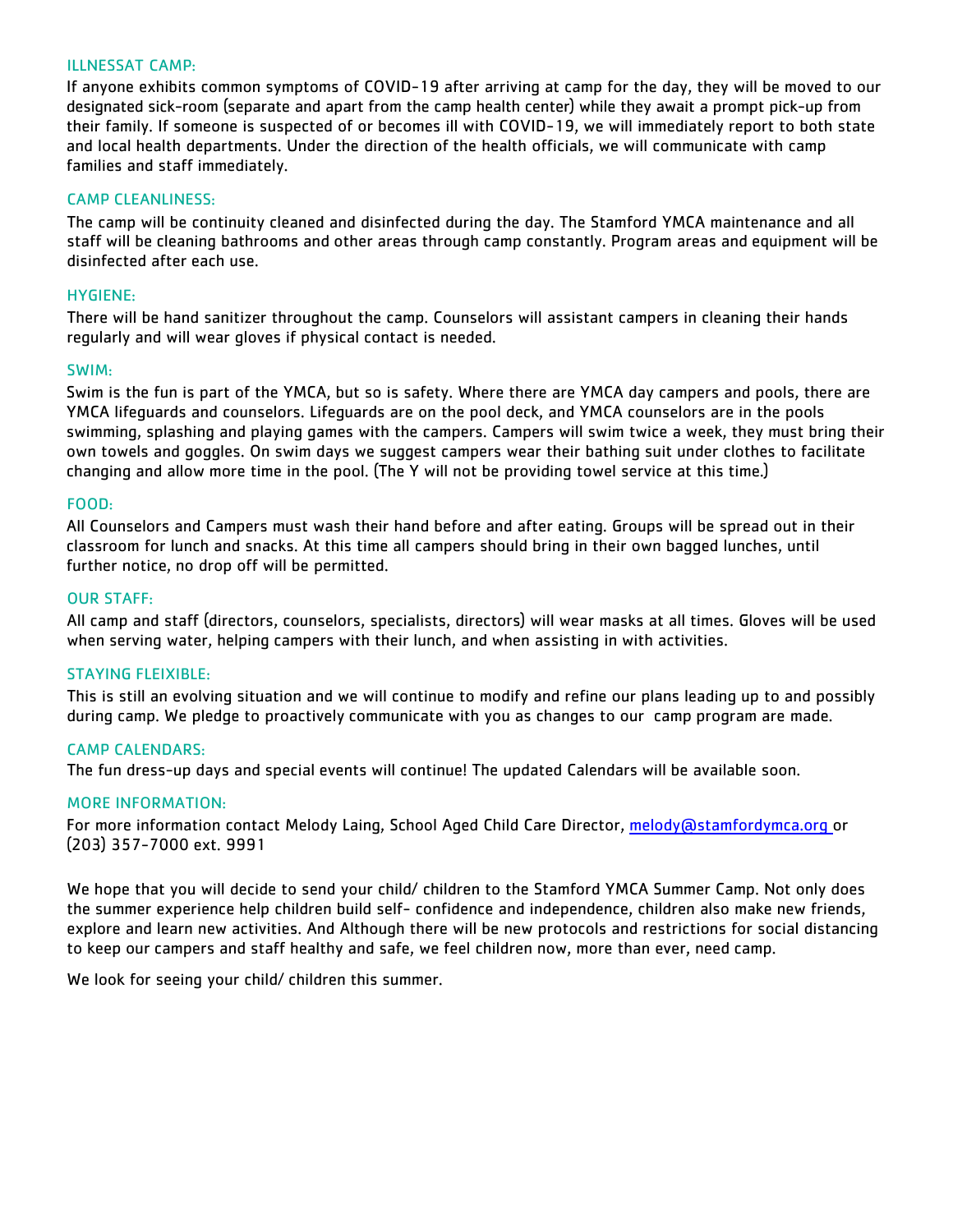#### DISCRIMINATION POLICY ON THE BASIS OF DISABILITY

Stamford YMCA is committed to making its programs and activities available on a nondiscriminatory basis as required by the Americans with Disabilities Act (ADA).

Stamford YMCA will not discriminate against any individual on the basis of disability with regard to the full and equal enjoyment of its goods, services, privileges, advantages and accommodations. Stamford YMCA will make reasonable modifications to its programs for children with disabilities, both new applicants and those already enrolled, to permit them to participate in its after school programs in the most integrated setting possible, unless Stamford YMCA can demonstrate that making the modifications would fundamentally alter the nature of its goods and services.

#### Individualized Assessment and Reasonable Modification

When informed that a child with a disability has applied to participate in one of Stamford YMCA programs, Stamford YMCA will provide the parent/guardian of that child with a copy of this Policy. Stamford YMCA will also provide a written copy of this Policy upon request.

When a request for a modification is made, Stamford YMCA will individually assess the needs of the child on whose behalf the request is made and will address each request for a modification on a case-by-case basis. Stamford YMCA will work with families to provide reasonable modifications in accordance with this Policy and applicable laws and may, to that end, request certain documentation concerning the child's needs. Absent extenuating circumstances, Stamford YMCA will provide the parent/guardian with a decision on the request for a reasonable modification within five (5) business days of the request having been made.

If an agreement cannot be reached for Stamford YMCA to provide reasonable modifications, Stamford YMCA will notify the parent/guardian, in writing, of the modifications Stamford YMCA will provide (if any) and which modifications it will not provide. Pursuant to the ADA, Stamford YMCA may choose not to provide a modification if that modification would fundamentally alter the nature of its service, program, or activity.

#### Point of Contact

If you have any questions about this Policy, please contact Shawn Patch at The Stamford YMCA; shawn@stamfordymca.org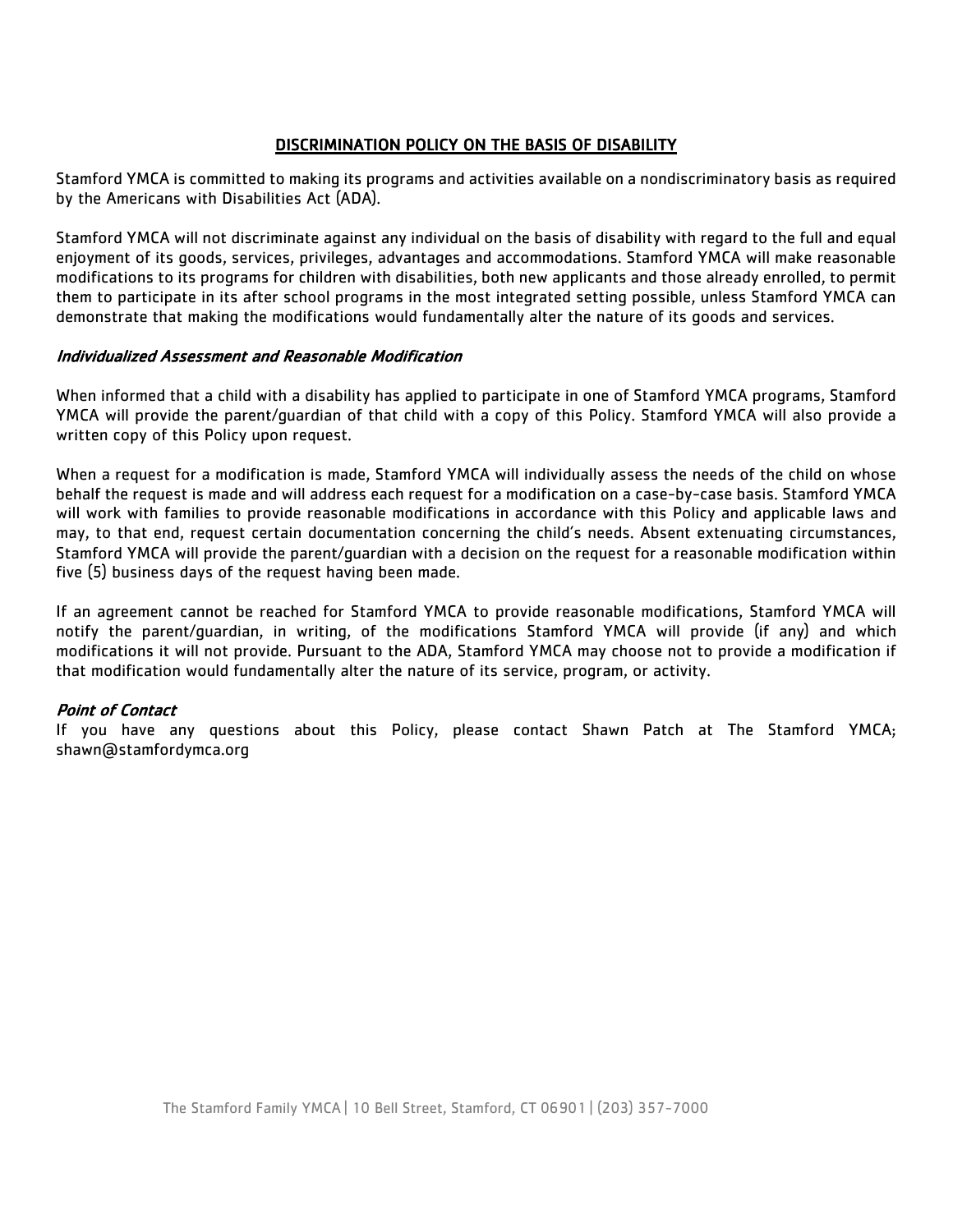

For office use only **Group Name:** 

# **CAMP REGISTRATION FORM 2022**

### **Child's Information:**

|                                                       |                                                                                                              | Stamford YMCA Member: $\qquad \qquad \overline{\qquad \qquad }$ Yes<br>N <sub>0</sub>                                                |
|-------------------------------------------------------|--------------------------------------------------------------------------------------------------------------|--------------------------------------------------------------------------------------------------------------------------------------|
|                                                       |                                                                                                              |                                                                                                                                      |
|                                                       |                                                                                                              | School Attending: __________________________School Phone #: ______________________ Grade during the 2019-2020 Academic Year: _______ |
| Parent(s)/Guardian(s) Information:                    |                                                                                                              |                                                                                                                                      |
|                                                       |                                                                                                              |                                                                                                                                      |
|                                                       |                                                                                                              |                                                                                                                                      |
|                                                       |                                                                                                              |                                                                                                                                      |
|                                                       |                                                                                                              |                                                                                                                                      |
| Primary E-mail:<br>$($ To receive program updates $)$ |                                                                                                              |                                                                                                                                      |
|                                                       | <u> 1989 - Johann Stein, mars an de Frankrik (f. 1989)</u>                                                   |                                                                                                                                      |
|                                                       |                                                                                                              |                                                                                                                                      |
|                                                       |                                                                                                              |                                                                                                                                      |
|                                                       |                                                                                                              |                                                                                                                                      |
| Primary E-mail:                                       |                                                                                                              |                                                                                                                                      |
| (To receive program updates) $\Box$                   |                                                                                                              |                                                                                                                                      |
|                                                       |                                                                                                              |                                                                                                                                      |
|                                                       | <b>EMERGENCY CONTACT INFORMATION:</b> (Must list 2; local and other than Parent(s)/Guardian(s) listed above) |                                                                                                                                      |
|                                                       |                                                                                                              |                                                                                                                                      |
|                                                       |                                                                                                              |                                                                                                                                      |
|                                                       |                                                                                                              |                                                                                                                                      |
|                                                       |                                                                                                              |                                                                                                                                      |
|                                                       |                                                                                                              |                                                                                                                                      |
|                                                       |                                                                                                              |                                                                                                                                      |
|                                                       |                                                                                                              |                                                                                                                                      |
|                                                       |                                                                                                              |                                                                                                                                      |
|                                                       |                                                                                                              |                                                                                                                                      |
|                                                       |                                                                                                              |                                                                                                                                      |
|                                                       | Person(s) NOT authorized to PICK-UP your child: ________________________________                             |                                                                                                                                      |
|                                                       | Person(s) NOT authorized to PICK-UP your child: ________________________________                             |                                                                                                                                      |

Please note: Appropriate paperwork, such as custody papers, must be attached if the custodial parent requests not to release the child to the other parent.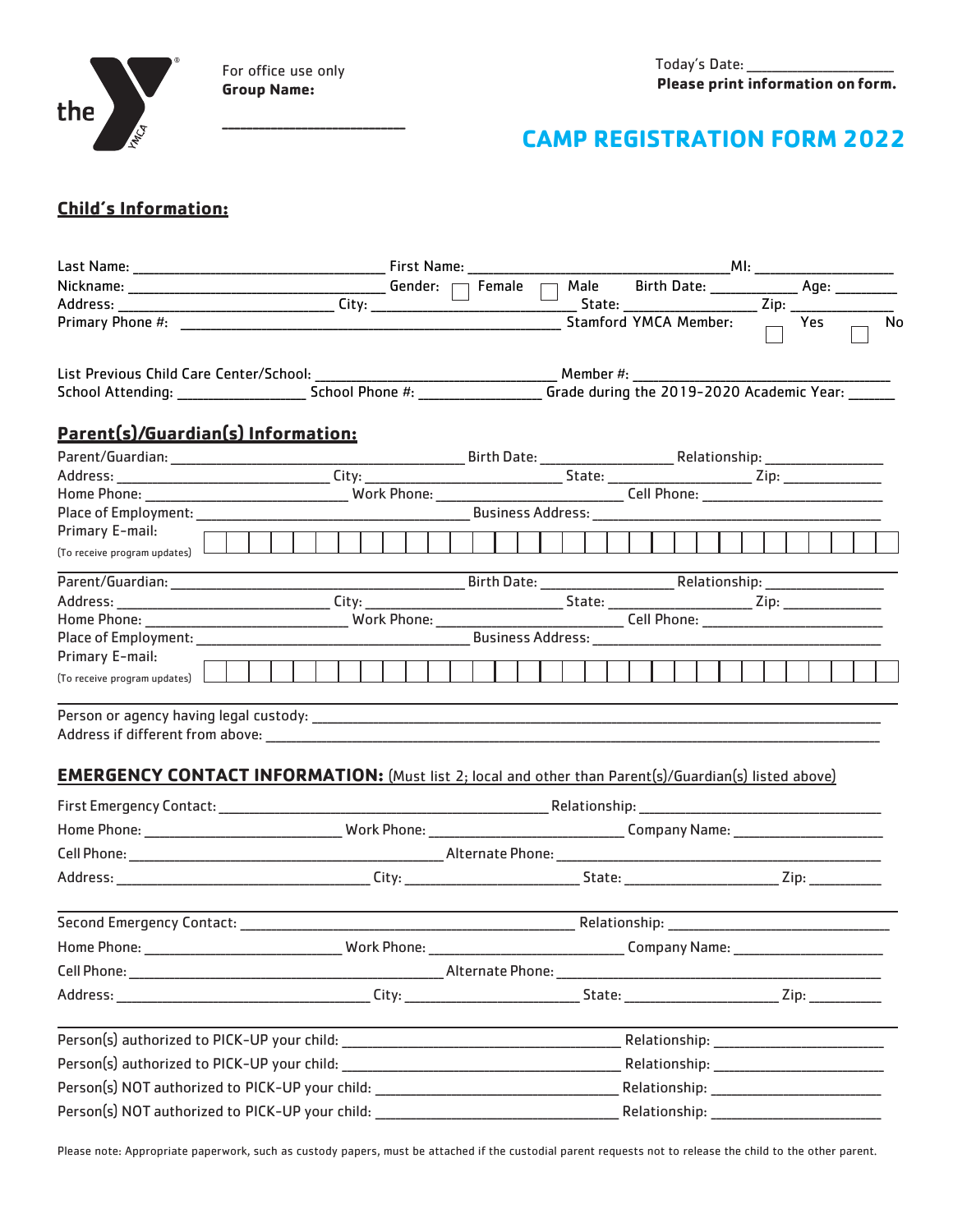#### **Medical Information:**

Allergies or intolerance to food, medication, or any other substance:

| If an allergic reaction occurs, please list steps to relieve reaction:                                                                  |
|-----------------------------------------------------------------------------------------------------------------------------------------|
| Chronic physical problems, pertinent developmental information, any special accommodations needed:                                      |
| For special accommodations, or to share important information about your camper, please schedule a meeting with the Camp Director.      |
| Does your child take medications or vitamins on doctor's orders?                                                                        |
|                                                                                                                                         |
| Registrants must submit a physical examination or a Youth Camp Exam Record Form completed by the camper's physician by June 1,<br>2020. |

| Dh <sub>v</sub><br>_______ | топе |
|----------------------------|------|
|                            |      |

#### **Emergency Medical Authorization:**

I give The Stamford Family YMCA permission to provide my child cardiopulmonary resuscitation (CPR) and first aid treatment by a certified staff member. I also give permission to transport my child by ambulance, staff vehicle,or YMCA vehicle to an emergency center for treatment. I authorize the Stamford Family YMCA to obtain immediate medical care and give consent to the hospitalization and performance of necessary diagnostic tests upon, the use of surgery on, and/or the administration of drugs to my child or ward if an emergencyoccurs and I cannot be located immediately. It is also understood that this agreement may only cover those situations which are true emergencies. I understand that the provider will make every effort to contact me and/or my designated emergency contacts.

I/we will be responsible for payment of medical expenses. Medical treatment costs are covered by:

Medical Insurance Provider: \_\_\_\_\_\_\_\_\_\_\_\_\_\_\_\_\_\_\_\_\_\_\_\_\_\_\_\_\_\_\_\_\_\_\_\_\_\_\_\_\_\_\_\_\_\_\_\_\_\_\_\_\_\_\_\_\_\_\_\_\_\_\_\_\_\_\_\_\_\_\_\_\_ Policy#: \_\_\_\_\_\_\_\_\_\_\_\_\_\_\_\_\_\_\_\_\_\_\_\_\_\_\_\_\_\_\_\_\_\_\_\_\_\_\_\_\_\_\_\_

#### **Parental Agreements:**

I give permission for my child, \_\_\_\_\_\_\_\_\_\_\_\_\_\_\_\_\_\_\_\_\_\_, to attend The Stamford Family YMCA's summer camp and to participate in all activities and field trips. I authorize the camp program to use photographs and videos of my child (ren) for the purpose of telling the program story and promoting the message of the program. I understand that the program is not responsible for the personal property of the participant (s). In case of an emergency, I understand that every effort will be made to reach the parent (s) or guardian (s) of the participant (s).

#### **Cancellation Policy:**

If fees have been paid and cancellation is made two weeks before the start of camp session, the balance camp session, the balance will be returned less the deposit. If fees have been paid out but cancellation is made less than two weeks before the start of the camp session, no refund will be issued.

| Swimming Assessment: | Non-Swimmer         | Beginner          | ntermediate       | Advancec          |
|----------------------|---------------------|-------------------|-------------------|-------------------|
|                      | 'lunable to swim/no | some limited swim | laverage swimming | (skilled swimmer) |
|                      | swim instruction    | instruction)      | ability           |                   |

**All information on this form is true and complete to the best of my knowledge. I understand and agree to the Emergency Medical Authorization, Parental Agreements, and Cancellation Policy outlined above.**

| Parent/Guardian Signature:<br>_ _ _ _ _ _ _ _ |                           | Jali |                    |
|-----------------------------------------------|---------------------------|------|--------------------|
|                                               | _________________________ |      | __________________ |
|                                               |                           |      |                    |

**STOP!** If you are completing an online registration, please sign the participant waiver form, submit required additional forms & STOP HERE.

**GO!** If you are completing an in-person, mailed, e-mailed, or faxed registration, please CONTINUE TO THE NEXT PAGE as well as submit required additional forms.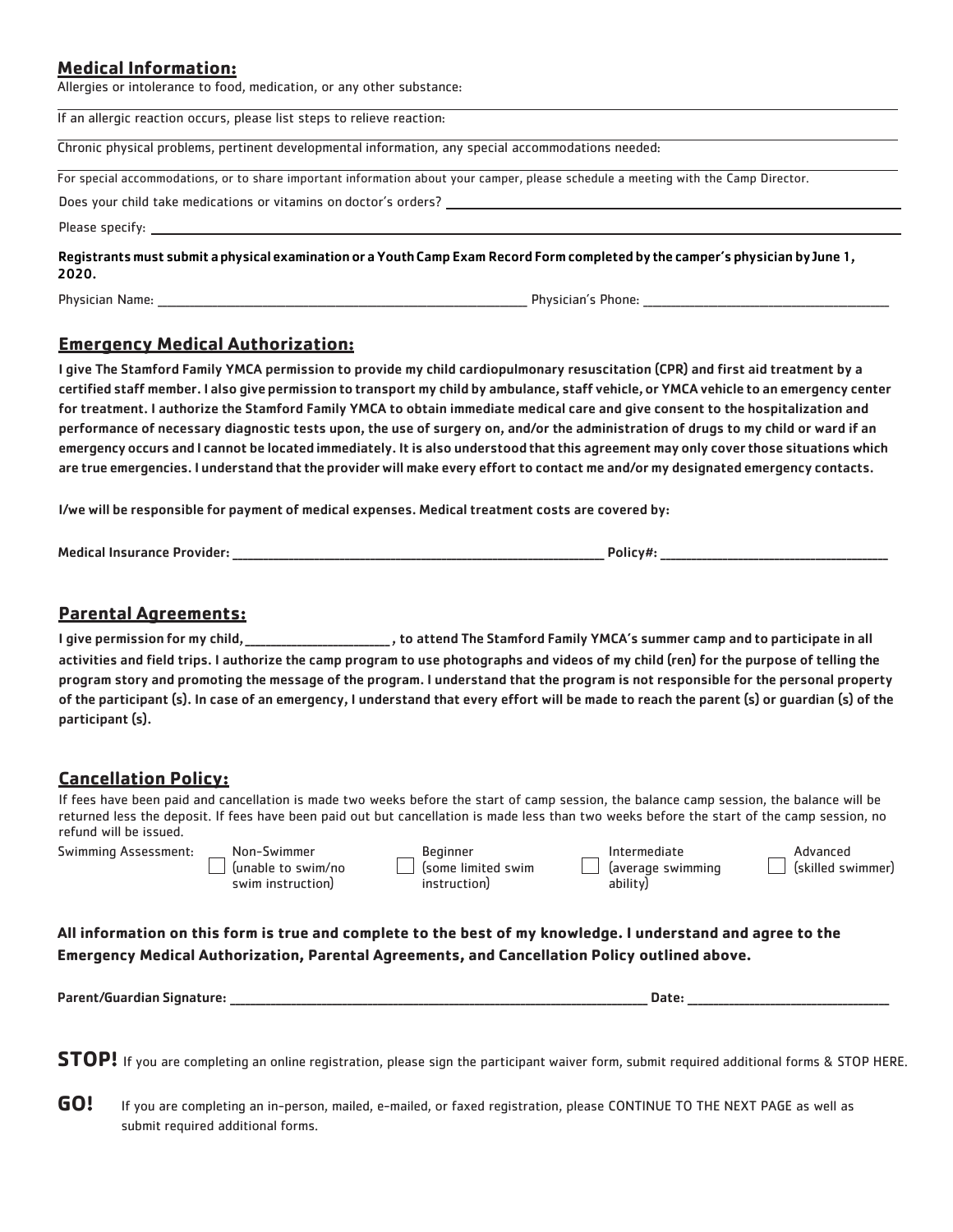**Camper Name:\_\_\_\_\_\_\_\_\_\_\_\_\_\_\_\_\_\_\_\_\_\_\_\_\_\_\_\_\_\_\_\_\_\_\_\_\_\_\_\_\_\_\_\_\_\_\_\_\_\_\_\_\_\_\_\_\_\_ Date:\_\_\_\_\_\_\_\_\_\_\_\_\_\_\_\_\_\_\_\_\_\_\_\_\_\_\_\_\_\_\_**

# **2022 CAMP SELECTION & FEES**

| <b>REGISTRATIONFORM</b><br>Please check all that apply              | <b>FULL SEASON</b><br>June 20 - August 12 | <b>SESSION 1</b><br>June 20 - July 1 | <b>SESSION 2</b><br>July 5- July 15 | <b>SESSION 3</b><br>July 18 - July 29 | <b>SESSION 4</b><br>Aug $1 -$ Aug 12 |
|---------------------------------------------------------------------|-------------------------------------------|--------------------------------------|-------------------------------------|---------------------------------------|--------------------------------------|
| <b>CAMP MINI</b><br>(Kindergarten)                                  |                                           |                                      |                                     |                                       |                                      |
| Member                                                              | \$1,852.50                                | \$475                                | \$427.50                            | \$475                                 | \$475                                |
| Non-Member                                                          | \$2,223                                   | \$570                                | \$513                               | \$570                                 | \$570                                |
| <b>CAMP WOW</b><br>(First Grade - Fifth Grade)                      |                                           |                                      |                                     |                                       |                                      |
| Member                                                              | \$1,852.50                                | \$475                                | \$427.50                            | \$475                                 | \$475                                |
| Non-Member                                                          | \$2,223                                   | \$570                                | \$513                               | \$570                                 | \$570                                |
| <b>TEEN ADVENTURE CAMP</b><br><b>(Sixth Grade -Eighth</b><br>Grade) |                                           |                                      |                                     |                                       |                                      |
| Member                                                              | \$1,852.50                                | \$475                                | \$427.50                            | \$475                                 | \$475                                |
| Non-Member                                                          | \$2,223                                   | \$570                                | \$513                               | \$570                                 | \$570                                |
| <b>CIT PROGRAM (Ages 15</b><br>$-16$                                |                                           |                                      |                                     |                                       |                                      |
| Member                                                              | \$487.50                                  | \$125                                | \$112.50                            | \$125                                 | \$125                                |
| Non-Member                                                          | \$682.50                                  | \$175                                | \$157.50                            | \$175                                 | \$175                                |
| After Care 4:00 PM - 6:00 PM                                        | \$390                                     | \$100                                | \$90                                | \$100                                 | \$100                                |

| CAMP T-SHIRT INFORMATION<br>Circle Size:                                                                                                                                                                     |  |   |   |   |
|--------------------------------------------------------------------------------------------------------------------------------------------------------------------------------------------------------------|--|---|---|---|
| Youth XS<br>Youth M<br>Youth L<br>Youth S<br>Adult S<br>Adult M<br>Adult L<br>Adult XL<br>Camp Shirts are required on every field trip and beach day!<br>Each camper receives 1 camp shirt with registration |  |   |   |   |
| Additional camp shirts are \$15 each. Would you like to<br>order camp shirts? Yes<br>No                                                                                                                      |  |   |   |   |
| How Many?                                                                                                                                                                                                    |  | 2 | 3 | 4 |

| <b>TOTAL CAMP FEE:</b>               |  |
|--------------------------------------|--|
| <b>EXTENDED HOURS FEE:</b>           |  |
| <b>ADDITIONAL CAMP SHIRT(S):</b>     |  |
| <b>GRAND TOTAL:</b>                  |  |
| <b>TOTAL FEES PAID AT THIS TIME:</b> |  |
| <b>REMAINING BALANCE DUE:</b>        |  |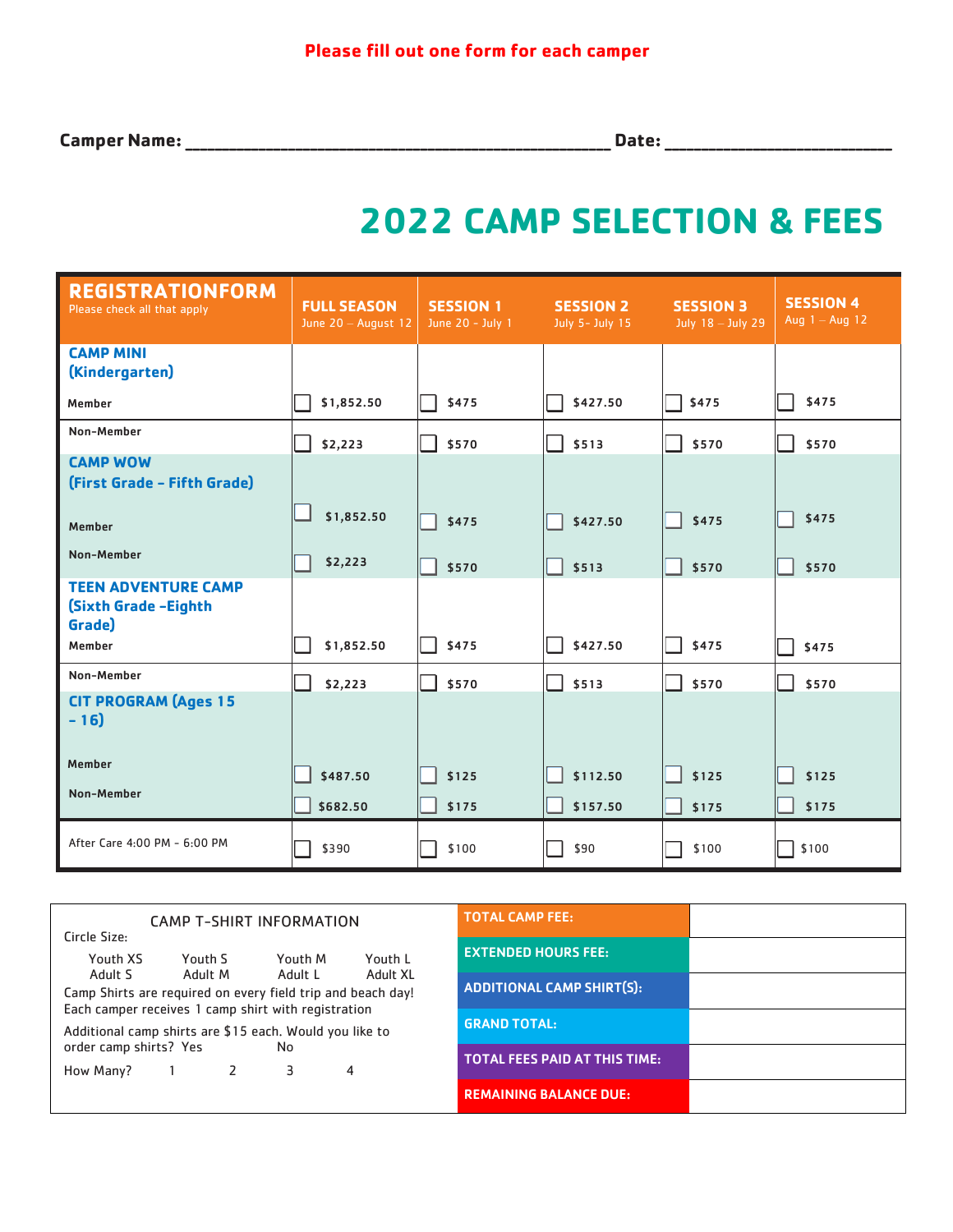# **CAMP PAYMENT OPTIONS**

**YMCA Financial Assistance participants must be authorized BEFORE REGISTERING.** For more information call 203-357- 7000 x 1170 or email melody@stamfordymca.org **BEFORE** registering.

**CAMP FEES:** Camp fees must be paid in full prior to Monday June 6, 2022. Participant must be an active member to receive member rates (M) or non-member (NM) rates will apply.

CANCELLATIONS: If fees have been paid and cancellation is made two weeks before the start of camp session, the balance will be returned less the deposit. If fees have been paid out but cancellation is made less than two weeks before the start of the camp **session no refund will be issued.**

**ADDS:** Additional camp sessions can be added after initial registration by submitting a new camper registration form. However, we cannot guarantee availability.

**PAYMENT OPTIONS: A \$250.00 non-refundable deposit fee per camper is due upon registration. Camp fees may be paid in full** upon registration or remaining balance will be automatically drafted per fee schedule below. For drafted balances YOU MUST:

- **1) Pay the \$250.00 non-refundable deposit fee**
- **2) List the dates and amounts you want your remaining camp balance drafted**
- **3) Provide an approved debit or credit card for scheduled balance payment;**
- **4) Receive signed approval from ONLY the Camp Director.**

Connecticut Care 4 Kids: If you receive Connecticut Care 4 Kids you MUST pay half of your total camp balance prior to June 13, 2022.

| <b>Payment Method</b>                  |                                                                                                                                                    |  |  |
|----------------------------------------|----------------------------------------------------------------------------------------------------------------------------------------------------|--|--|
|                                        |                                                                                                                                                    |  |  |
|                                        |                                                                                                                                                    |  |  |
|                                        |                                                                                                                                                    |  |  |
|                                        | Fee Schedule: By providing my signature below, I authorize the Stamford Family YMCA to charge my credit card on the following dates:               |  |  |
|                                        |                                                                                                                                                    |  |  |
|                                        |                                                                                                                                                    |  |  |
|                                        |                                                                                                                                                    |  |  |
|                                        |                                                                                                                                                    |  |  |
|                                        |                                                                                                                                                    |  |  |
| participation in summer camp programs. | I/We understand and agree to the above payment terms. I/We understand that completion of all required summer camp forms is a required condition of |  |  |
|                                        |                                                                                                                                                    |  |  |
|                                        |                                                                                                                                                    |  |  |
| <b>FOR OFFICE USE ONLY:</b>            |                                                                                                                                                    |  |  |
|                                        |                                                                                                                                                    |  |  |
|                                        |                                                                                                                                                    |  |  |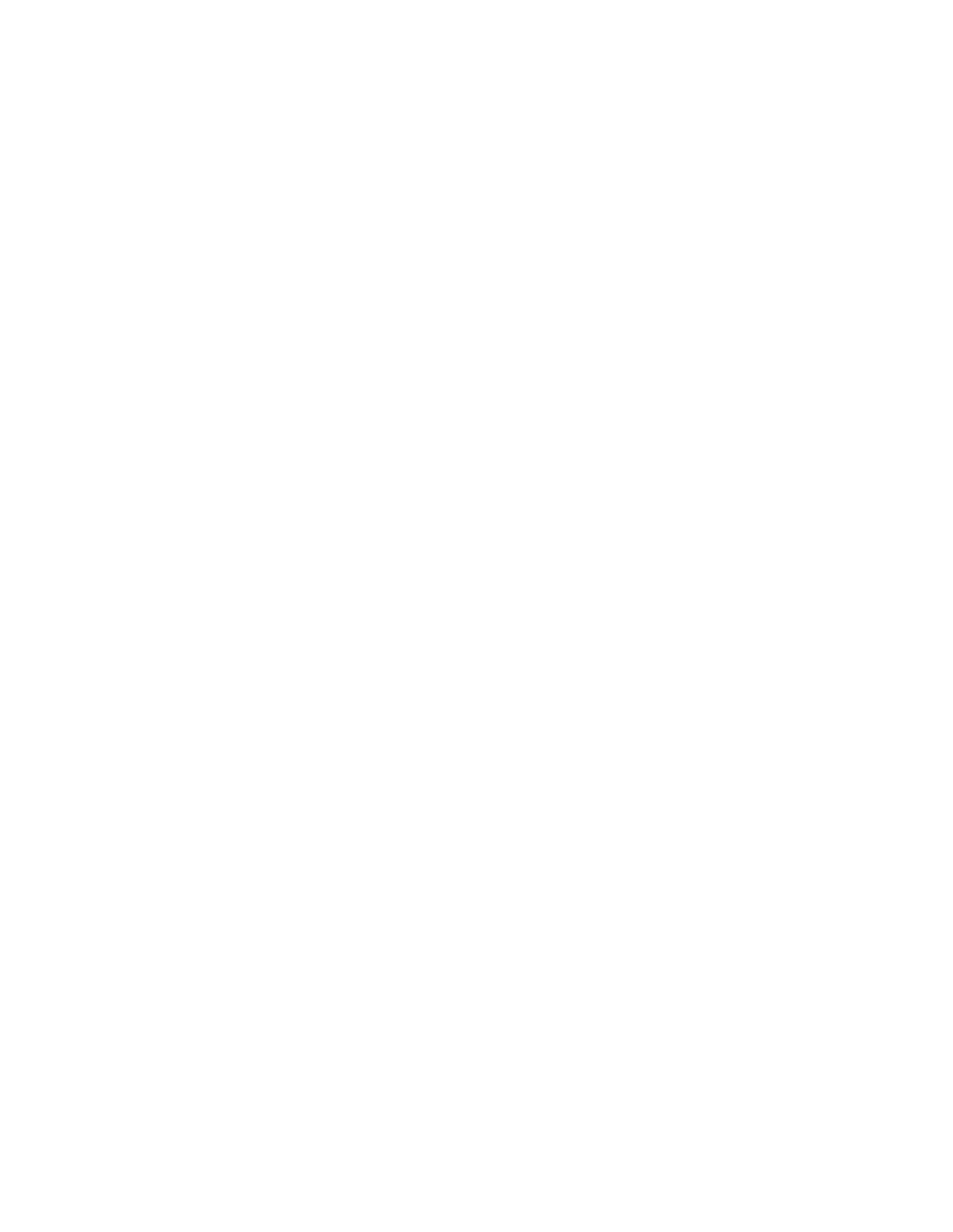# **YOUTH CAMP HEALTH EXAM/RECORD**

**FOR CAMPERS AND STAFF**

**Physical Exams Are Valid For 3 Years From Date of Last Examination**

| Camper                      |                                                                                                                                                                                                                                        | <b>Please Return Completed Form to the Camp</b> |                                                                                                                                                                                                                                                                                                                                |
|-----------------------------|----------------------------------------------------------------------------------------------------------------------------------------------------------------------------------------------------------------------------------------|-------------------------------------------------|--------------------------------------------------------------------------------------------------------------------------------------------------------------------------------------------------------------------------------------------------------------------------------------------------------------------------------|
| Staff                       |                                                                                                                                                                                                                                        |                                                 |                                                                                                                                                                                                                                                                                                                                |
|                             |                                                                                                                                                                                                                                        |                                                 | Name Late of Birth Late of Birth Late of Birth Late of Birth Late of Birth Late 2018<br>Guardian Address Address Address Address Address Address Address Address Address Address Address Address Address Address Address Address Address Address Address Address Address Address Address Address Address Address Addre         |
|                             |                                                                                                                                                                                                                                        |                                                 |                                                                                                                                                                                                                                                                                                                                |
|                             |                                                                                                                                                                                                                                        |                                                 |                                                                                                                                                                                                                                                                                                                                |
|                             |                                                                                                                                                                                                                                        |                                                 |                                                                                                                                                                                                                                                                                                                                |
|                             | TO BE COMPLETED BY THE HEALTH CARE PROVIDER                                                                                                                                                                                            |                                                 |                                                                                                                                                                                                                                                                                                                                |
|                             |                                                                                                                                                                                                                                        |                                                 | Date of Exam $/$ /                                                                                                                                                                                                                                                                                                             |
|                             | May participate in all camp activities $\Box$ YES                                                                                                                                                                                      | $\Box$ NO                                       |                                                                                                                                                                                                                                                                                                                                |
|                             | Does the individual have any known medical or emotional illness or disorder that poses a risk to other children or which affects the<br>individual's functional ability to participate safely in a youth camp?                         | $\Box$ YES                                      | $\vert$   NO                                                                                                                                                                                                                                                                                                                   |
|                             | Are there any prescription or over the counter medication(s) this individual needs to take while at camp? $\Box$ YES<br>NOTE: A written authorization and parent permission for the administration of medication at camp are required. |                                                 | $\overline{1}N$                                                                                                                                                                                                                                                                                                                |
|                             | Does the individual have any disabilities or special health care needs such as allergies, special dietary needs? $\Box$ YES $\Box$ NO                                                                                                  |                                                 |                                                                                                                                                                                                                                                                                                                                |
|                             | camper in the event of a medical or other emergency and signed by the parent and staff responsible for the care of the camper.                                                                                                         |                                                 | NOTE: If the camper has a special health care need or disability that requires special care be taken or provided during the time the individual is at camp, an<br>individual plan of care shall be developed with the parent and health care provider and updated as necessary. The plan shall include appropriate care of the |
|                             | Public Health pursuant to section 19a-7f of the Connecticut General Statutes?                                                                                                                                                          |                                                 | If camper/staff is school aged or younger, have they been immunized in accordance with the schedule adopted by the Commissioner of<br>$YES \Box NO$                                                                                                                                                                            |
| <b>Additional Comments:</b> |                                                                                                                                                                                                                                        |                                                 |                                                                                                                                                                                                                                                                                                                                |
|                             |                                                                                                                                                                                                                                        |                                                 |                                                                                                                                                                                                                                                                                                                                |
| Address:                    | <u> 1980 - Jan Samuel Barbara, martin din shekara ta 1980 - An tsara tsara tsara tsara tsara tsara tsara tsara ts</u>                                                                                                                  |                                                 |                                                                                                                                                                                                                                                                                                                                |
|                             | Signature of Physician, PA, APRN or RN                                                                                                                                                                                                 |                                                 | Date Form Signed:                                                                                                                                                                                                                                                                                                              |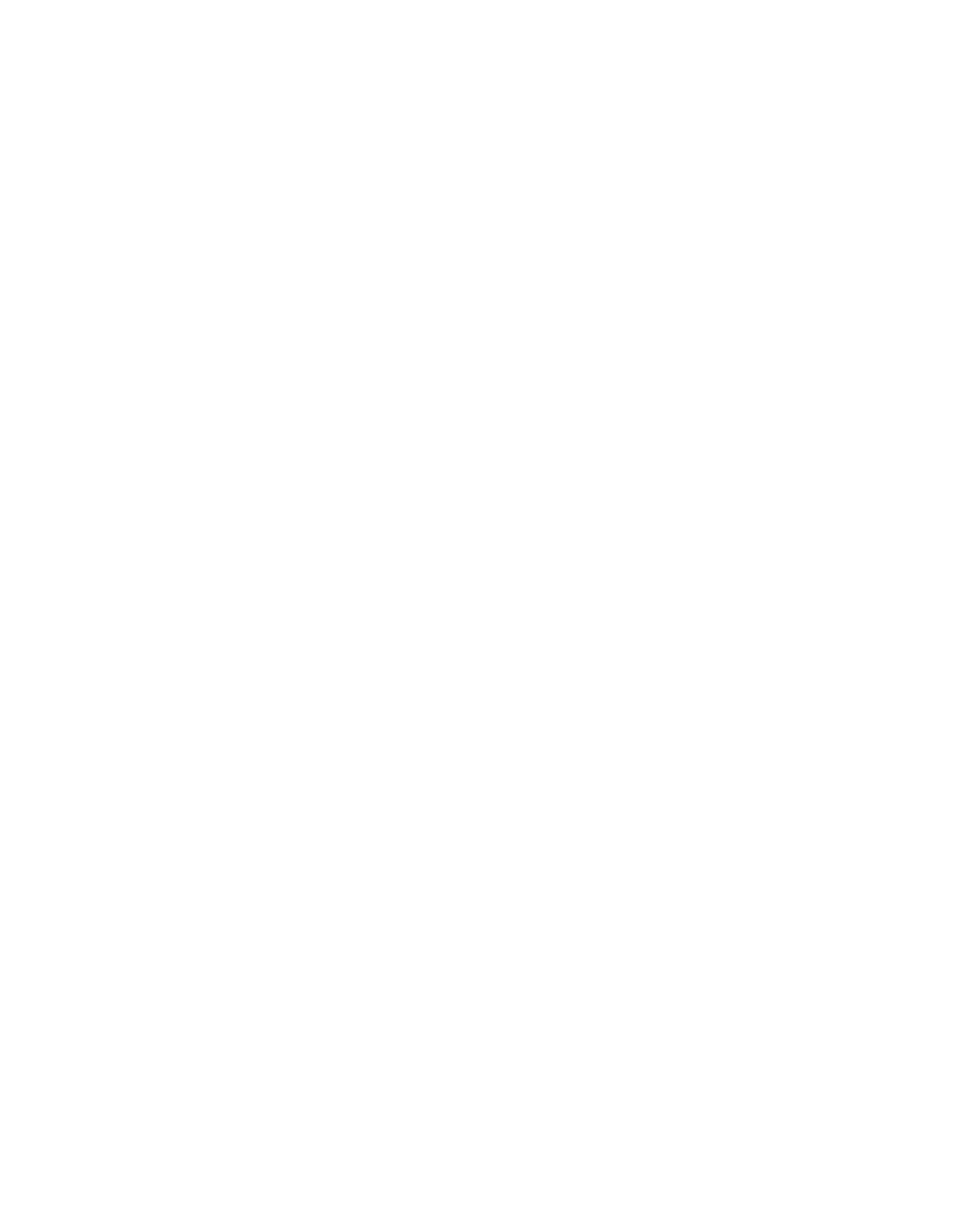

## **THESTAMFORD FAMILY YMCA**

#### **RELEASE AND WAIVER OF LIABILITY AND INDEMNITYand PHOTO/TALENT RELEASE AGREEMENT**

In consideration for being permitted to utilize the facilities, services, and programs of the YMCA for any purpose,including but not limited to observation or use of facilities or equipment, or participation in any program affiliatedwith the YMCA, without respect to location, the undersigned, for himself or herself and any personal representatives,heirs, and next of kin, hereby acknowledges, agrees and represents that he or she has, or immediately upon enteringor participating will inspect and carefully consider such premises and facilities or the affiliated program. It is furtherwarranted that such entry into the YMCA for observation or use of any facilities or equipment or participation in such affiliated program constitutes an acknowledgement that such premises and all facilities and equipment thereonand such affiliated programs have been inspected and carefully considered and that the undersigned finds and acceptssame as being safe and reasonably suited for the purpose of such observation, use, or participation.

The YMCA conducts regular sex offender screenings on all members, participants, and guests. If a sex offender matchoccurs, the YMCA reserves the right to cancel membership, end program participation, and remove visitation access.

IN FURTHER CONSIDERATION OF BEING PERMITTED TO ENTER THE YMCA FOR ANY PURPOSE, INCLUDING BUT NOTLIMITED TOOBSERVATION OR USE OF FACILITIES OR EQUIPMENT,OR PARTICIPATION IN ANY PROGRAM AFFILIATEDWITH THE YMCA, WITHOUT RESPECT TO LOCATION, THE UNDERSIGNED HEREBY AGREES TO THE FOLLOWING ON

HIS OR HER BEHALF AND/OR BEHALF OF HIS/HER CHILDREN OR GUESTS (herein referred to as "the undersigned"):

1. MEMBER CONDUCT The undersigned agrees to abide by all rules and regulations of the Stamford Family YMCA (hereafter "YMCA"), and I understand that failure to act in accordance with the rules may result in expulsion from the YMCA and cancellation of membership.

2. PROPERTY LOSS The undersigned understands that the YMCA is not responsible for personal property lost,damaged or stolen while using YMCA facilities or participating in YMCA programs.

3. PHOTO/TALENT RELEASE The undersigned irrevocably releases, consent and allow the YMCA and its agentsto use my photograph, likeness, voice, as it pertains to my participation with the YMCA, in any manner for promotional efforts without expectation of any reimbursement for its use. (My initials here revoke photo/talent release ).

4. INSURANCE The undersigned understands that the YMCA does not provide any accident or health insurancefor its members or participants and it is my responsibility to provide such coverage.

5. MEDICAL RELEASE The undersigned authorizes the YMCA, as my agent, to give consent to medical treatmentby a licensed physician or hospital when such treatment is deemed necessary by the physician, and I am unable to give such consent. I authorize a qualified YMCA staff member to administer CPR or first aid if necessary. I understand that it may be necessary for me to provide a release form from my physician regardingmy current health status.

6. THE UNDERSIGNED HEREBY RELEASES, WAIVES, DISCHARGES AND COVENANTS NOT TO SUE the YMCA, itsdirectors, officers, employees, and agents (hereinafter referred to as "releasees") from all liability to the undersigned, his personal representatives, assigns, his or hers, and next of kin for any loss or damage, and anyclaim or demands therefor on account of injury to the person or property or resulting in death of the undersigned,whether caused by the negligence of the releasees or otherwise while the undersigned is in, upon, or about thepremises or any facilities or equipmenttherein, or participating in any program affiliated with the YMCA, withoutrespect to location.

7. THE UNDERSIGNED HEREBY AGREES TO INDEMNIFY AND SAVE AND HOLD HARMLESS the releasees and eachof them from any loss, liability, damage, or cost they may incur due to the presence of the undersigned in, upon,or about the YMCA premises or in any way observing or using any facilities or equipment of the YMCA or participating in any program affiliated with the YMCA whether caused by the negligence of the releasees orotherwise.

8. THE UNDERSIGNED HEREBY ASSUMES FULL RESPONSIBILITY FOR AND RISK OF BODILY INJURY, DEATH, OR PROPERTY DAMAGE due to negligence of releasees or otherwise while in, about, or upon the premises of theYMCA and/or while using the premises or any facilities or equipment thereon or participating in any programaffiliated with the YMCA.

THE UNDERSIGNED further expressly agrees that the forgoing RELEASE, WAIVER AND INDEMNITY AGREEMENT isintended to be as broad and inclusive as is permitted by the law of the State of Connecticut and that if any portionthereof is held invalid, it is agreed that the balance shall, notwithstanding, continue in full legal force and effect.

THE UNDERSIGNED HAS READ AND VOLUNTARILY SIGNS THE RELEASE AND WAIVER OF LIABILITY AND INDEMNITYAGREEMENT, and further agrees that no oral representations, statements, or inducement apart from theforegoing

written agreement have been made.

I HAVE READ THIS RELEASE I HAVE READ THIS RELEASE

\_\_\_\_/\_\_\_\_/\_\_\_\_ \_\_\_\_\_\_\_\_\_\_\_\_\_\_\_\_\_\_\_\_\_\_\_\_\_\_\_\_\_\_\_\_\_\_\_\_\_\_\_\_\_\_\_\_\_\_\_ \_\_\_\_/\_\_\_\_/\_\_\_\_ \_\_\_\_\_\_\_\_\_\_\_\_\_\_\_\_\_\_\_\_\_\_\_\_\_\_\_\_\_\_\_\_\_\_\_\_\_\_\_\_\_\_\_\_\_\_\_

date participant's signature date parent's or guardian's signature (if participant is legally a minor)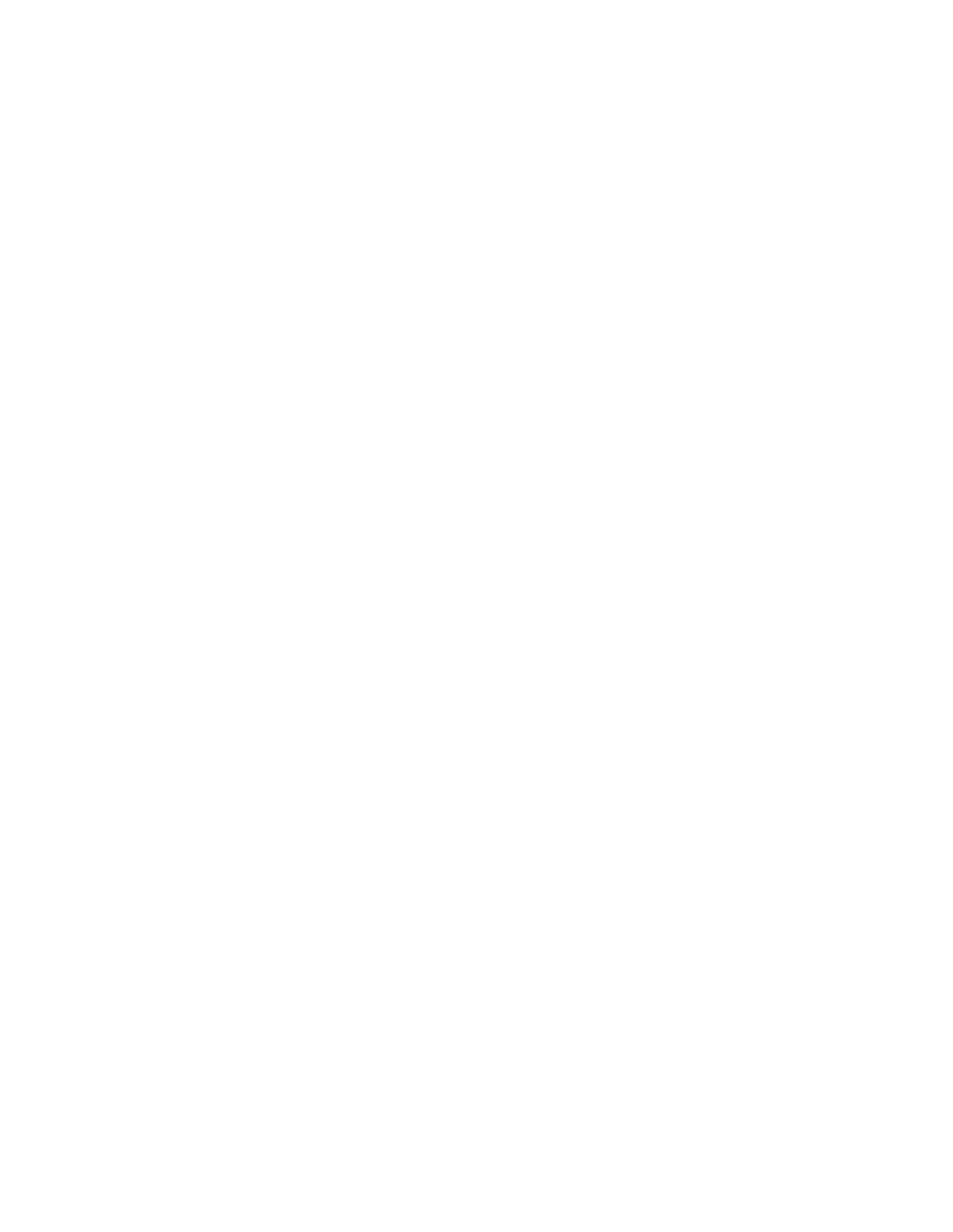

# **MINOR PARTICIPANT WAIVER, RELEASE,INDEMNIFICATION OF ALL CLAIMS & COVENANT NOT TO SUE**

NOTICE: THIS IS A LEGALLY BINDING AGREEMENT. Read this document carefully and in entirety. By signing this agreement, you give up your right and the named minor's right to bring a court action to recover compensation or obtain any other remedy for any personal injury or property damage however caused arising out of the named minor's participation in the Stamford Family YMCA Programs, now or any time in the future.

#### Acknowledgment of Risk

Initial

I, in my legal capacity as the parent/guardian of the minor named below, do hereby acknowledge and agree that participation in Summer Camp Mini, Camp Wow and/or Teen Adventure activities comes with inherent risks. I have full knowledge and understanding of the inherent risks associated with Summer Camp Mini, Camp Wow and/or Teen Adventure participation, including but in no way limited to: (1) slips, trips, and falls, (2) aquatic injuries, (3) athletic injuries, and (4) illness, including exposure to and infection with viruses or bacteria. I further acknowledge that the preceding list is not inclusive of all possible risks associated with Summer Camp Mini, Camp Wow and/or Teen Adventure participation and that said list in no way limits the operation of this Agreement.

Coronavirus / COVID-19 Warning & Disclaimer

Coronavirus, COVID-19 is an extremely contagious virus that spreads easily through person-toperson contact. Federal and state authorities recommend social distancing as a mean to prevent the spread of the virus. COVID-19 can lead to severe illness, personal injury, permanent disability, and death. Participating in the Stamford Family YMCA programs or accessing the Stamford Family YMCA facilities could increase the risk of contracting COVID-19. The Stamford Family YMCA in no way warrants that COVID-19 infection will not occur through participation in the Stamford Family YMCAprograms of accessing Stamford Family YMCA facilities.

Waiver, Release, Indemnification & Covenant Not to Sue

In consideration of\_\_\_\_\_\_\_\_\_\_\_\_\_\_\_\_\_\_\_\_ 's participation in the Stamford Family YMCA's Summer Camp Mini, Camp Wow and/or Teen Adventure, I, example 20 and the minor named above, agree to release and on behalf of myself and the minor named above, my heirs, representatives, executors, administrators, and assigns, HEREBY DO RELEASE the Stamford Family YMCA, its officers, directors, employees, volunteers, agents, representatives and insurers ("Releasees") from any causes of action, claims, or demands of any nature whatsoever including, but in no way limited to, claims of negligence, which I, the named minor, my heirs, representatives, executors, administrators and assigns may have, now or in the future, against the Stamford Family YMCA on account of personal injury, property damage, death or accident of any kind, arising out of or in any way related to the use of the Stamford Family YMCA facilities/equipment or participation in the Stamford Family YMCA programs whether that participation is supervised or unsupervised,

Initial